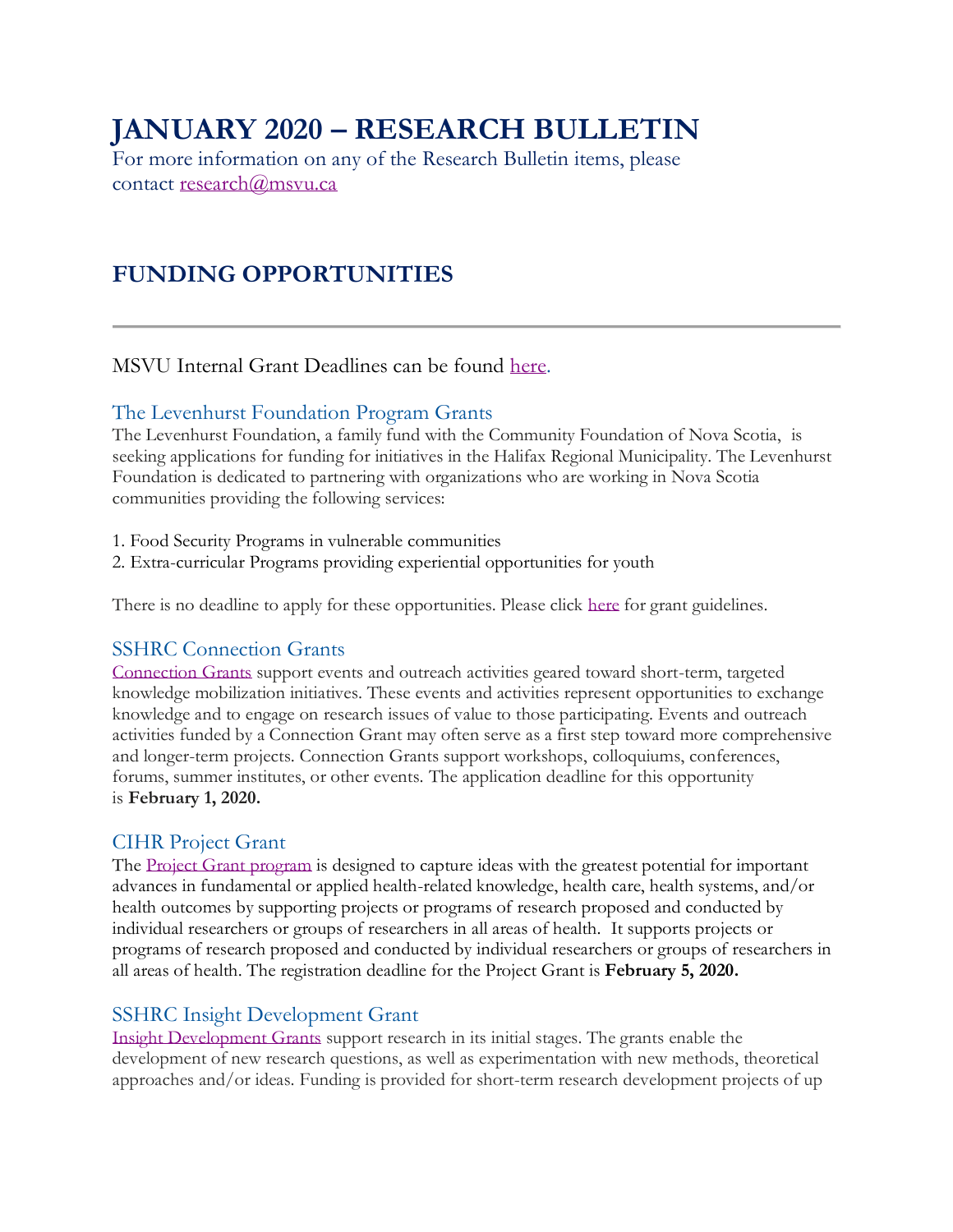to two years that are proposed by individuals or teams. Proposed projects may involve, but are not limited to, the following types of researchactivities:

case studies; pilot initiatives; and critical analyses of existing research.

Projects may also involve national and international research collaboration, and the exploration of new ways of producing, structuring and mobilizing knowledge within and across disciplines and sectors.The deadline to apply for the IDG is **February 2, 2020.**

#### New Frontiers in Research Fund 2020 Transformation competition

The [New Frontiers Transformation competitions](https://www.sshrc-crsh.gc.ca/funding-financement/nfrf-fnfr/transformation/2020/competition-concours-eng.aspx)upports large-scale, Canadian-led interdisciplinary research projects that address a major challenge with the potential to realize real and lasting change. Projects are expected to be world-leading, drawing on global research expertise where relevant. The Notice of Intent to apply deadline is **February 18, 2020.** Only successful LOIs are invited to submit a full application.

#### 2020 SSHRC Impact Awards Competition

The Impact Awards recognize exceptional SSHRC-funded researchers and students and celebrate their achievements in research, researchtraining, knowledge mobilization and outreach activities (exceptional faculty and students have a chance to be nominated). Institutions eligible to administer SSHRC funding are invited to put forward nominations in the following categories:

-Gold Medal (\$100,000) -Talent Award (\$50,000) -Insight Award (\$50,000) -Connection Award (\$50,000) -Partnership Award (\$50,000)

Institutions will have until **April 1, 2020**, to submit their nominations. Winners will be announced at an awards ceremony in fall 2020. Please click [heref](https://www.sshrc-crsh.gc.ca/about-au_sujet/policies-politiques/statements-enonces/institutional_eligibility-admissibilite_etablissements-eng.aspx)or eligibility guidelines.

## **CALLS FOR PAPERS AND APPLICATIONS**

#### Canadian Sociology Association 2020 Conference Call for Abstracts

The 54th Annual Conference of the Canadian Sociological Association will be held from June 1 to June 4, 2020 taking place at the Western University in London, Ontario. The CSA Conference theme for 2020 is "Resisting Racism and Colonialism". This theme focuses on resistance to the structural inequalities and violence against Black, Indigenous and racialized peoples, examining social forces in the world around us while remaining self-reflexive about our own disciplinary practices. Please review the list of sessions and consider submitting an abstract to any that might offer a forum through which you may present your research and gain valuable feedback from colleagues across Canada and abroad. The deadline for abstracts is **January 27, 2020**. For more information on the call please visit the [CSA website.](https://www.csa-scs.ca/conference/call-for-abstracts/)

#### Canada-China Scholars' Exchange Program, 2020-2021

Global Affairs Canada and the Chinese Ministry of Education are offering short-term scholarships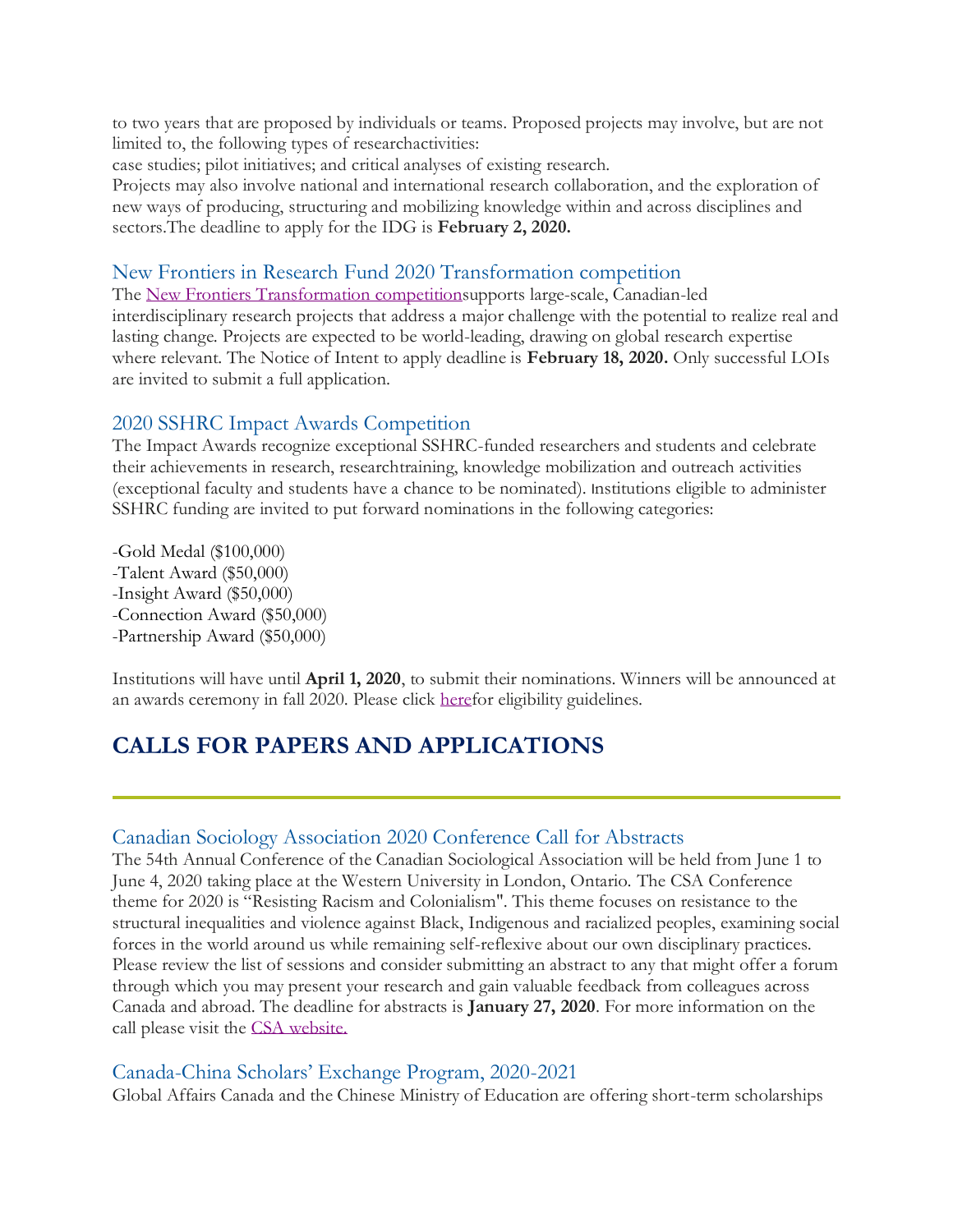to Canadians wishing to study abroad in China. Scholarships are awarded for studies, research, language studies or a combination of studies and language studies at participating Chinese institutions. The duration of the program 4 to 12 months for students; and 8 weeks to 12 months for faculty members and mid-career professionals. The scholarship includes airfare, tuition fees, monthly living stipend, on-campus accommodation and medical insurance

The deadline to apply is **January 23, 2020**. For more information, please click [here.](https://www.educanada.ca/scholarships-bourses/can/ccsep-peucc.aspx?lang=eng)

## **EVENTS**

Research Refresh

The MSVU Research Office is holding ResearchRefresh on **January 24, 2020**! Research Refresh provides a "refresh" for all faculty members, postdocs, and research staff looking for a refresher on Research Office resources. Topics may include: updates from Tri-Council, demystifying research grants at MSVU, researchfinance and payroll procedures, Please RSVP to [Jessica.long1@msvu.ca](mailto:Jessica.long1@msvu.ca) if you are interested in attending.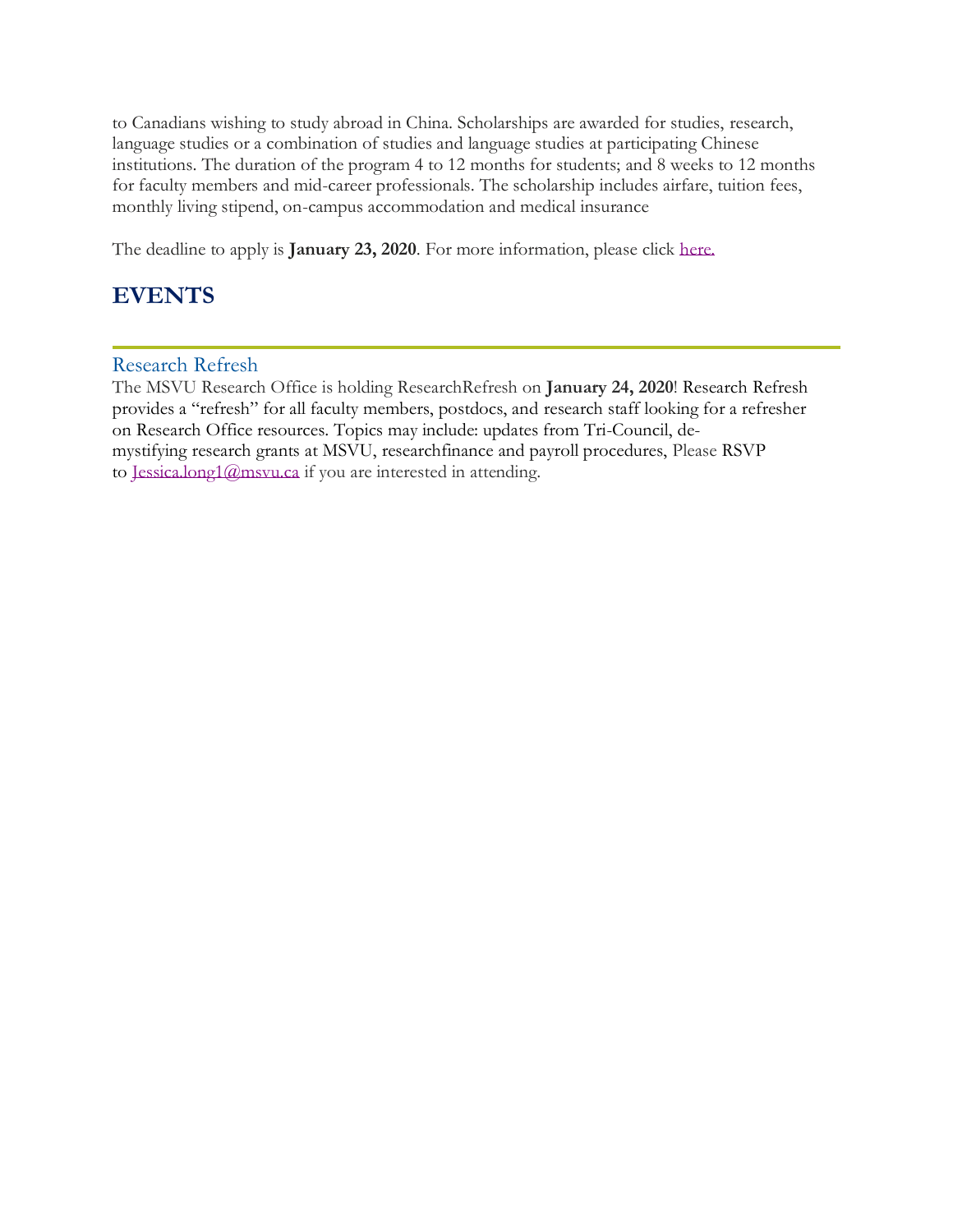

rmat can the vou with?

HOW CAN FACULTY AND STAFF MAKE THE **BEST USE OF THE RESOURCES OFFERED** BY THE RESEARCH OFFICE?

Friday, January 24 8:00am-12:00pm Rosaria Boardroom \*Breakfast will be provided Please RSVP to Jessica.Long1@msvu.ca

#### Information Session: NSERC Alliance Grant

On Friday, **January 10, 2020**, Research Nova Scotia is holding an information session on the NSERC Alliance Grant from 10:00 AM - 12:00 PM at the Halifax Central Library, 3rd Floor, Room 301. Gordon Deveau, Deputy Director (Atlantic) for NSERC will provide an overview of the NSERC Alliance grant and discuss ways the private sector, not-for-profits and the public sector (e.g. provincial departments, municipalities, crown corporations, Indigenous communities) can participate in university-led research projects. A question and answer period will follow. Please RSVP to [Emily.Faulkner@researchns.ca](mailto:Emily.Faulkner@researchns.ca)

A [livestream](https://livestream.com/accounts/3481024/events/8926841/player?width=640&height=360&enableInfoAndActivity=true&defaultDrawer=&autoPlay=true&mute=false) will also be available for remote attendance